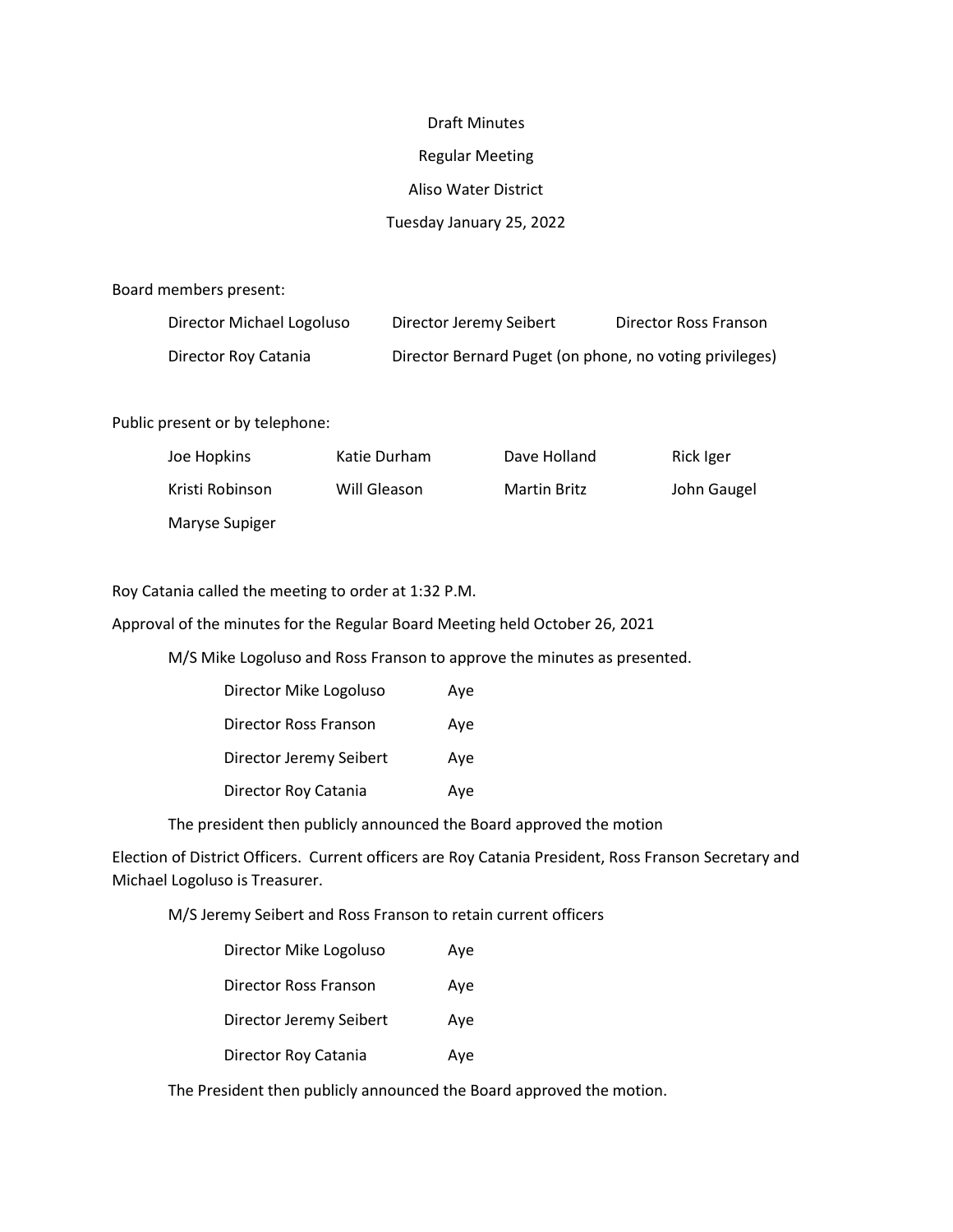Treasurer's Report:

 Michael Logoluso provided hand outs for both the General Administration and Capital Projects Account. The General Administration Account had a beginning balance of \$531,258.50 on 10-22-2021 with income of \$53,277.85 and expenses of \$51,817.80 through 1-25-2022 with an ending balance of \$532,718.55. The Capital Projects Account had a beginning balance of \$530,333.73 on 10-22-2021 with income of \$18,157.44 and expenses of \$29,017.93 with and ending balance of \$519,470.24 on 1-25- 2022.

M/S Jeremy Seibert and Ross Franson to approve treasurer's report

| Director Jeremy Seibert   | Ave |
|---------------------------|-----|
| Director Ross Franson     | Aye |
| Director Michael Logoluso | Ave |
| Director Roy Catania      | Aye |

The President then publicly announced the Board approved the motion.

Moving District election to even number years.

 David Holland gave an update of moving the District's election to coincide with the regular statewide elections and after general discussion the Board tabled this issue until our next Board meeting.

#### 2021 Audit

 Michael Logoluso gave the Board an update on our audit process then there was a question whether the District should rotate after 3 or 4 years using the same CPA. It was recommended to stay with Bryant L. Jolley for the 2021-year audit and research this rotation issue.

M/S Ross Franson and Jeremy Seibert to have Bryant L. Jolley perform the 2021-year audit

| Director Michael Logoluso | Ave |
|---------------------------|-----|
| Director Jeremy Seibert   | Ave |
| Director Ross Franson     | Ave |
| Director Roy Catania      | Ave |

Provost & Pritchard on-going consulting contract.

 Joe Hopkins emailed copies of both on-going engineering and consulting services agreements for the General Administrative Fund and Capital Project Fund for the 2022 year to the Board prior to this meeting for review. The General Administrative Service agreement budget is \$201,00.00 and the Capital Project Service agreement is \$50.000.00 Joe reviewed both service agreements and there was some general discussion.

M/S Mike Logoluso and Jeremy Seibert to accept P&P's on-going services agreement